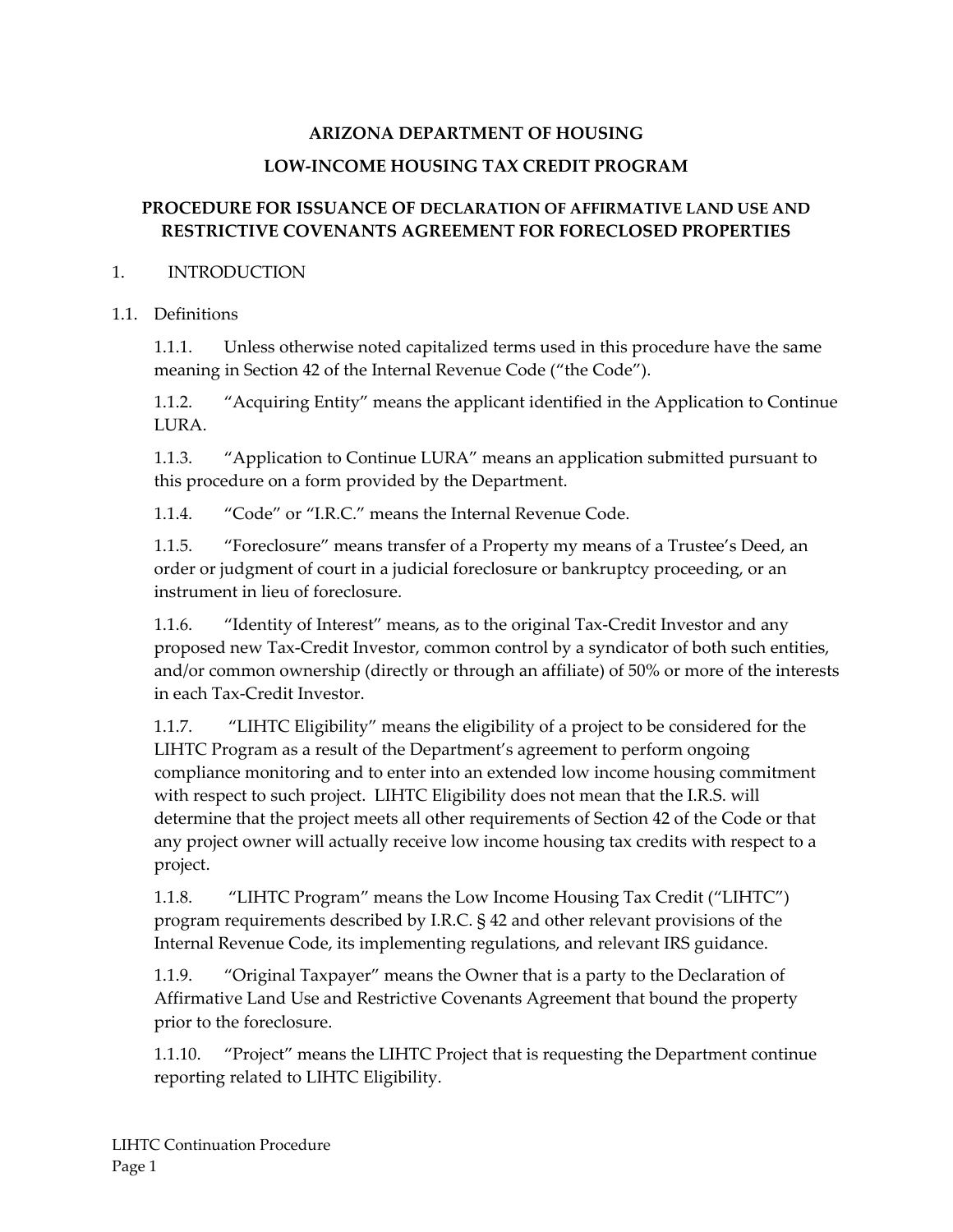1.1.11. "Property Manager" means a property management company or on‐site property management employee with significant experience in managing LIHTC Projects, or in limited circumstances with the approval of the Department, an inexperienced property management company or owner working with an approved compliance consultant with significant experience in LIHTC Program compliance issues.

1.1.12. "Qualified Allocation Plan" means the plan adopted by the Arizona Department of Housing in accordance with I.R.C.  $\S$  42(m)(1) as such plan may be modified from time to time. Any citation to a specific provision of the Qualified Allocation Plan shall refer to similar language in an amended plan.

1.1.13. "Supplemental Compliance Monitoring" means compliance monitoring undertaken by the Department for the purpose of reinstating a Project to LIHTC Eligibility in accordance with this procedure.

1.1.14. "Tax Credits" means tax credits as described in the LIHTC Program.

1.1.15. "Tax‐Credit Investor" means the party which has made or firmly agreed to make an equity investment in the Original Taxpayer or Acquiring Entity in exchange for Tax Credits, together with any party authorized to act on behalf of the Tax‐Credit Investor hereunder or under the limited partnership agreement, operating agreement or other similar organizational agreement relating to the Project.

1.2. Internal Revenue Code Section  $42(h)(6)(E)(i)(I)$  provides that the Extended Use Period for a Qualified Low‐Income Housing Project building terminates on the date that the building is acquired by foreclosure (or an instrument in lieu of foreclosure). A taxpayer may not claim tax credits on a building that does not meet the requirements of the Code for an Extended Low‐ Income Housing Commitment. See I.R.C. § 42(h)(6)(A).

1.3. Arizona Department of Housing ("the Department" or "ADOH") satisfies the requirement of the LIHTC Program for an Extended Low‐Income Housing Commitment by requiring taxpayers to execute a Declaration of Affirmative Land Use and Restrictive Covenants Agreement ("LURA"). Typically the LURA specifically provides for termination in the event that a LIHTC Project building is acquired through foreclosure or an instrument in lieu of foreclosure.

1.4. In addition, ADOH is required to perform annual and periodic compliance monitoring and reporting of LIHTC properties. See I.R.C. § 42(m)(1)(B)(iii); Treas. Reg. 1.42‐5. In the event that ADOH learns that an LIHTC project has been transferred through foreclosure or instrument in lieu of foreclosure it will cease compliance monitoring of the project or otherwise enforcing the terms of the LURA except as may be necessary to enforce the requirements for the three‐year deregulation period described in I.R.C. § 42(h)(6)(E)(ii).

1.5. Purchasers acquiring a multifamily rental project out of foreclosure that was subject to a LURA may wish to have the Department continue monitoring and reporting related to the LIHTC Eligibility of the project so that the Purchaser may benefit from any Tax Credits still available for the project. The Department understands that the Internal Revenue Service ("IRS") will permit an Acquiring Entity to claim LIHTCs for a building acquired through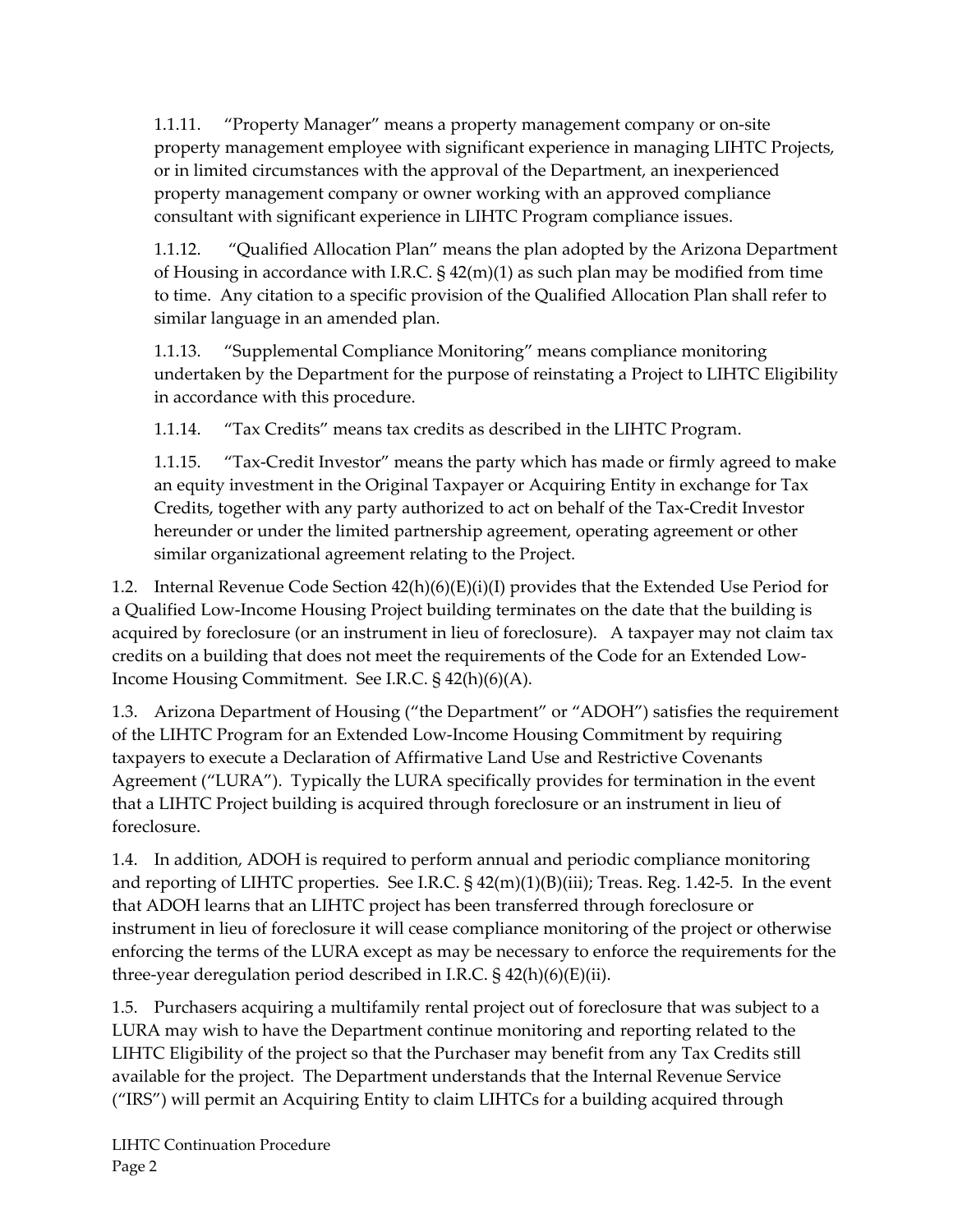foreclosure as long as an Extended Low‐Income Commitment is in place during the tax year and the building is otherwise in compliance with the requirements of LIHTC Program, but each Acquiring Entity is responsible for confirming with the IRS that based on its unique facts and circumstances that it will be eligible to claim LIHTCs after the purchase of a project that has been subject to foreclosure.

1.6. In consideration of the foregoing the Department will consider an Application to Continue LURA through the process and procedures described below.

# 2. DEPARTMENT CONTINUATION OF REPORTING RELATED TO TAX CREDIT ELIGIBILTY

Continuation of Department reporting related to tax credit eligibility means:

2.1. The Department will execute legal agreements ("Reporting Agreements") necessary to satisfy the requirement for an Extended Low-Income Housing Commitment as that term is used in I.R.C. § 42; and,

2.2. The Department will resume monitoring the Project and notify the IRS of compliance or noncompliance with the requirements of the LIHTC Program.

2.3. Disclaimer. The authority to determine whether a building qualifies as part of a Low-Income Housing Project after issuance of IRS Forms 8609 rests with the IRS. Execution of any Reporting Agreement, compliance monitoring activity by ADOH or any communication between ADOH and the IRS concerning the Project does not guarantee that the IRS will recognize a claim for LIHTCs. It is the duty of the entity acquiring the foreclosed Project to comply with the requirements of the LIHTC Program and the Reporting Agreement.

# 3. OWNER ELIGIBILITY

ADOH may determine that continued Department reporting related to LIHTC Eligibility for an Acquiring Entity is not in the public interest if:

3.1. The Department concludes that grounds for disqualification described in Section 2.5 (I) of the 2011 Qualified Allocation Plan apply to one or more general partners or managing members (or similar constituents of the Acquiring Entity) authorized under the terms of a limited partnership agreement, operating agreement or similar document among such constituents to exercise day‐to‐day management and control of the Project.

3.2. There is an Identity of Interest between the original Tax‐Credit Investor and the proposed Tax‐Credit Investor that does not exercise day‐to‐day management or control of the Acquiring Entity.

3.3. The Department will not base a decision not to continue Department reporting related to LIHTC Eligibility solely on the facts that such continued reporting might benefit a prior project Lender, owner, or Tax‐Credit Investor, although the Department may refuse to continue reporting related to LIHTC Eligibility if there is reasonable evidence that there would be substantial non-compliance with the required Reporting Agreements.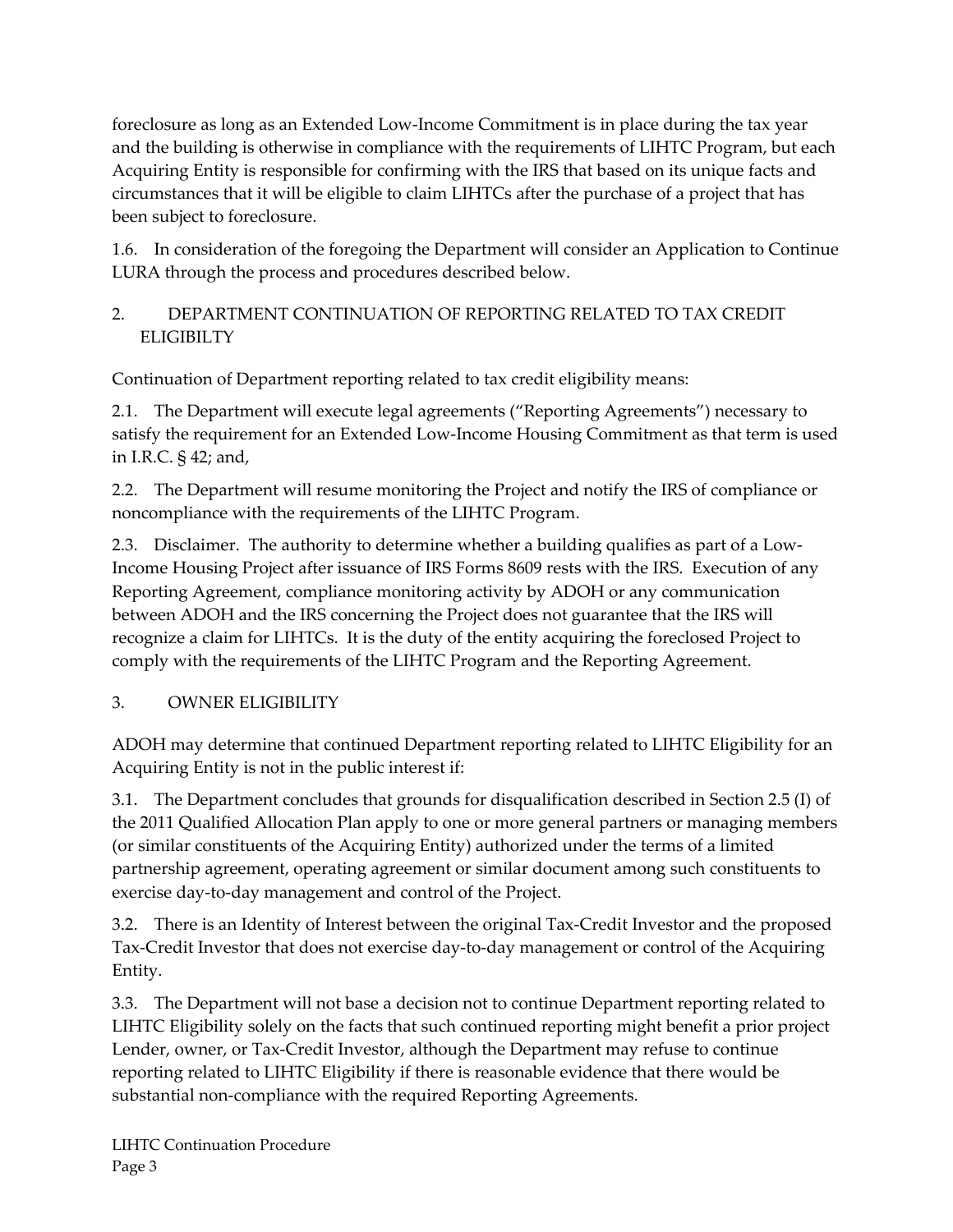# 4. CONDITIONS FOR CONTINUED REPORTING RELATED TO TAX CREDITS

As consideration for the Department's agreement to continue reporting related to Tax Credits, the Acquiring Entity shall:

4.1. Submit a complete Application to Continue LURA on the form provided by the Department including a narrative statement that explains how continued reporting is in the public interest and identifies issues that the Department should consider in its review, and any documents required by the Application to Continue LURA;

4.2. Pay the application fee in the amount of \$3,000.00 to cover the cost of review of the Application to Continue LURA, underwriting, and legal review, and as partial consideration for any Reporting Agreement;

4.3. Pay any delinquent annual compliance monitoring fee amounts;

4.4. In the event that the Application to Continue LURA does not include payment of delinquent annual compliance monitoring fees described in Section 4.3, then the Application to Continue LURA shall include payment of the refundable Supplemental Compliance Monitoring fee equal to the amount of the annual, nonrefundable, compliance monitoring fee described in Section 6.7 of the 2011 Qualified Allocation Plan. Except in instances when Supplemental Compliance Monitoring is performed at the request of a foreclosing lender as provided in Section 5.7 of this procedure, in the event that the Department rejects the Application to Continue LURA, the Supplemental Compliance Monitoring fee will be refunded to the Acquiring Entity. Notwithstanding any provision of this Section, the Department will not continue reporting related to LIHTC Eligibility for a project that has not complied with the requirements of Section 4.3;

4.5. State whether the Acquiring Entity has obtained the documents necessary to satisfy the record keeping requirements of Treas. Reg. 1.42‐5;

4.6. Provide any information and documents reasonably required by the Department to assist its review of the Application to Continue LURA;

4.7. Provide a letter of intent from any proposed Tax-Credit Investor that describes the amount of its equity contribution and the total tax‐credit dollar amount that the entity intends to claim;

4.8. Demonstrate to the satisfaction of the Department that the Acquiring Entity meets the eligibility requirements described in Section 3 of this procedure;

4.9. Demonstrate to the satisfaction of the Department that the Project is financially viable if operated and maintained in accordance with the proposed terms and provisions of the Reporting Agreement, which must in all cases be approved by the Department, through the end of the Compliance Period;

4.10. Demonstrate to the satisfaction of the Department that the Acquiring Entity has the financial capacity to maintain and operate the Project accordance with the Reporting Agreement;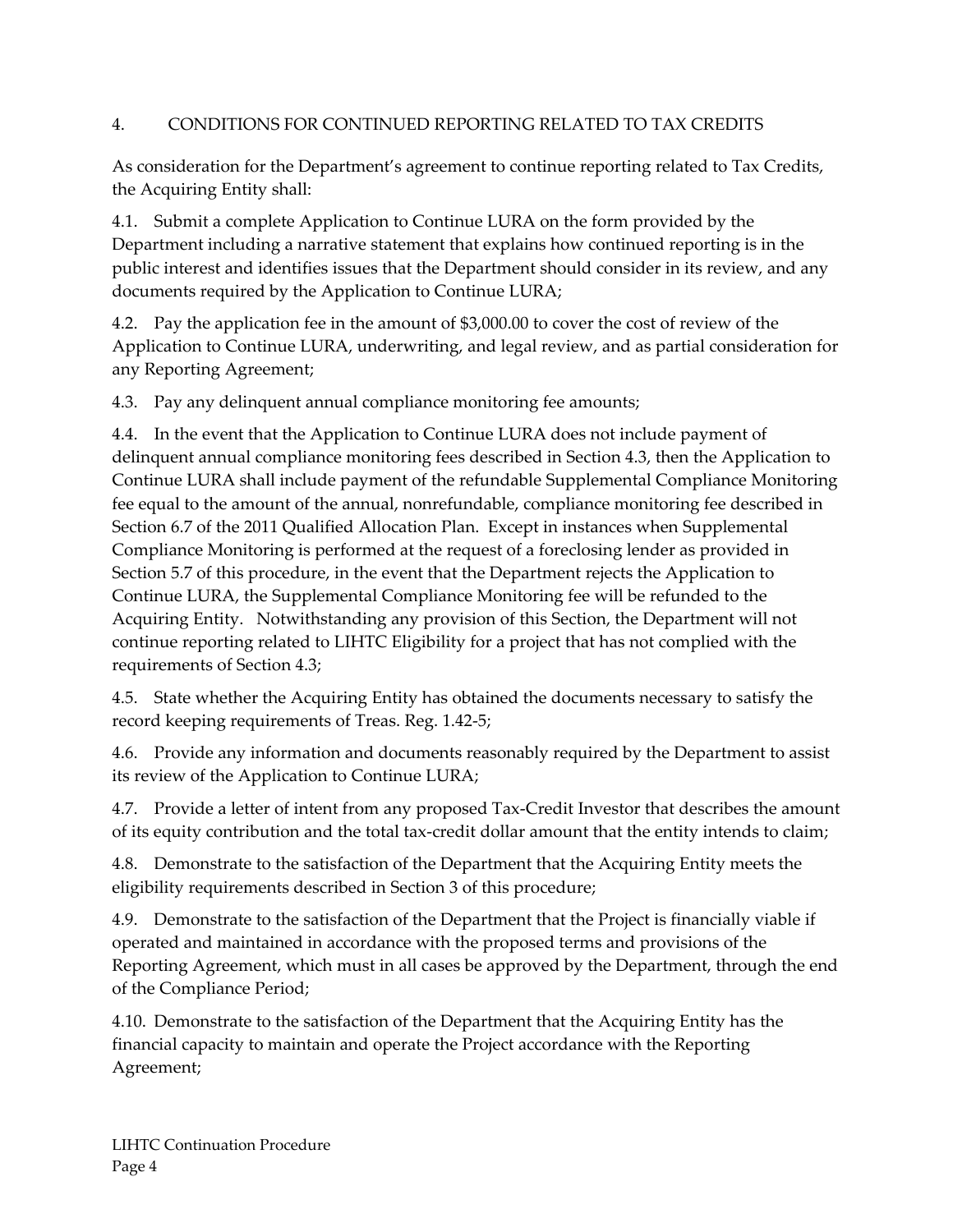4.11. Demonstrate to the satisfaction of the Department that the Acquiring Entity has retained a Property Manager with experience operating LIHTC properties in accordance with the requirements of the LIHTC Program;

4.12. Consent to and facilitate compliance monitoring of the Project by ADOH staff;

4.13. Address outstanding or newly discovered instances of noncompliance in accordance with Section 5, below; and,

4.14. Execute a Reporting Agreement satisfactory to the Department that will satisfy the requirements for an Extended Low‐Income Housing Commitment in accordance with I.R.C. § 42(h)(6)(B) and otherwise provide for the maintenance and operation of the Project in accordance with the Qualified Allocation Plan and Department guidance. Among other things, the Reporting Agreement will run with the land and require the Acquiring Entity and the entity's successors and assigns to indemnify the Department from any claims arising out of the ownership or operation of the Project. Furthermore, the Reporting Agreement shall require the Acquiring Entity to waive the right to a Qualified Contract as described by I.R.C. §  $42(h)(6)(E)(II).$ 

## 5. COMPLIANCE MONITORING AND CONTINUED MONITORING RELATED TO TAX CREDIT ELIGIBILITY

5.1. The Department will approve the Application to Continue LURA (subject to the terms of these procedures as further described herein) if it determines, based on information included in the Application, that:

- 5.1.1. the acquiring owner meets the eligibility requirements described in Section 3;
- 5.1.2. the acquiring owner and its Property Manager demonstrated the experience and capacity to operate and maintain the Project as in accordance with the LIHTC Program; and,
- 5.1.3. continued monitoring of the Project related to LIHTC Eligibility is in the public interest and will preserve the inventory of affordable housing in Arizona.

5.2. Upon approval of the Application to Continue LURA and payment of the fees described in Section 4.4, above, the Department will schedule, if it has not already done so, a Supplemental Compliance Monitoring visit for the Property.

5.3. Upon Supplemental Compliance Monitoring by ADOH, the supplemental Compliance Monitoring fee becomes nonrefundable.

5.4. In the event that the Department concludes, based on the Application to Continue LURA and information collected during the monitoring visit, that: (i) the requirements of Section 5.1 have been met; and (ii) all delinquent annual compliance monitoring fees have been paid, the Department will:

5.4.1. Notify the Acquiring Entity of instances of noncompliance through a findings letter. The findings letter will describe uncorrected instances of noncompliance of record prior to